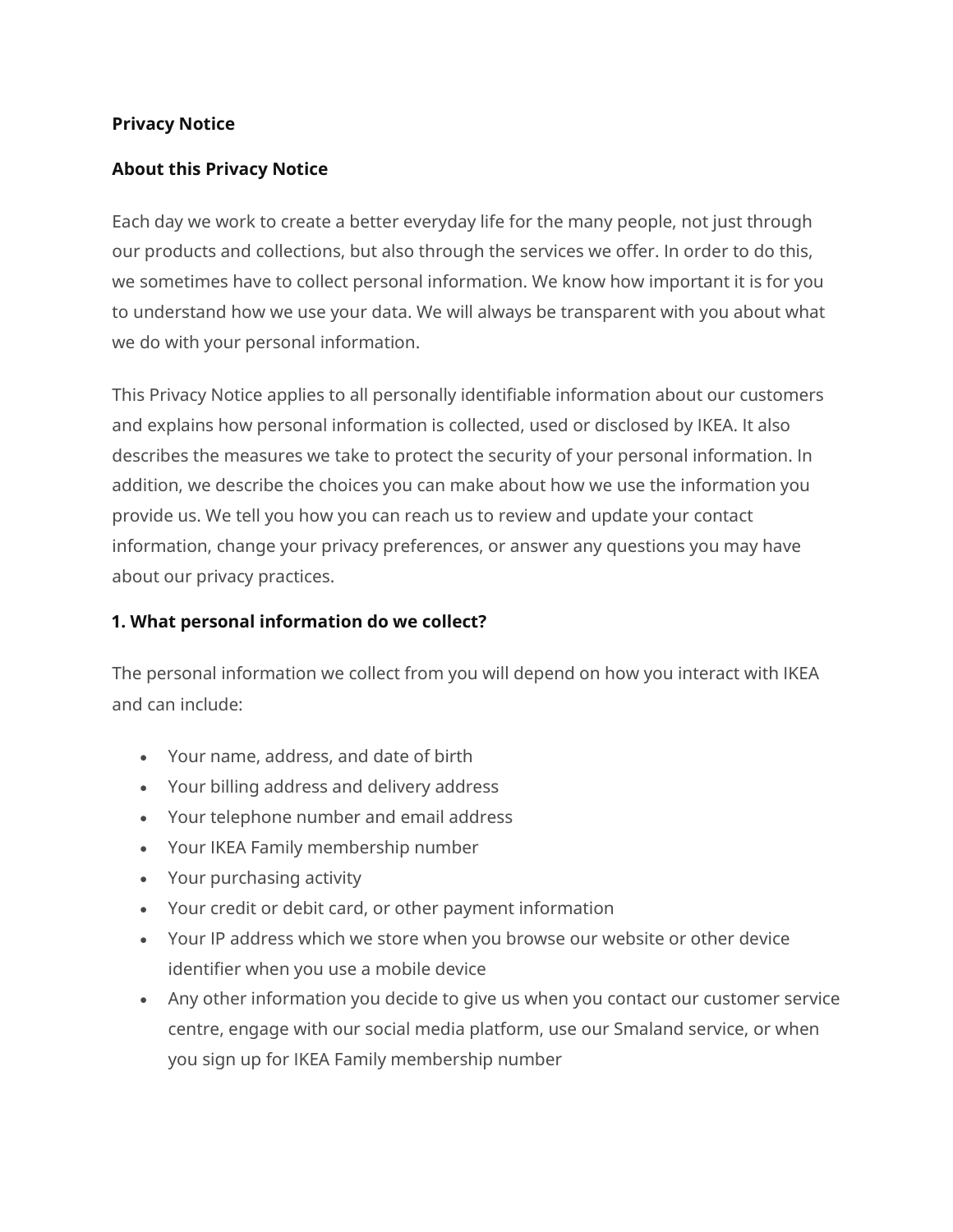When you use a mobile device while in an IKEA store with its WiFi capability switched on or have access to our free in-store WiFi, we may collect your Media Access Control (MAC) address and location data. We use this data to perform analysis and to help us identify people flows around our stores to maximize the efficiency of our store design. If you do not want us to track your device or use your information in this way, please turn off the WiFi capability on your phone or other electronic device within your settings.

For security and safety purposes, our locations are equipped with Closed Circuit Television (CCTV) cameras. Camera footage will be kept for no longer than 90 days, except in some limited circumstances.

We may also collect personal information about you from third parties who provide us with additional information about you, available publicly or from sources where you have agreed for your information to be shared with third parties.

We do not knowingly collect personal information from children under the age 13, without the consent of a parent or guardian. For more information about our practices for collection of children under the age of 13, please contact us at the telephone number, email, or mailing address provided below.

# **2. When do we collect your personal information?**

Providing your personal information to us is your choice. If you choose not to provide us with certain personal information, you may not be able to take advantage of certain IKEA services or features. We collect your personal information when you:

- request a catalogue or other publication from us
- purchase products and services from us in store, online, or over the phone
- return a product
- make a claim as part of any legal proceedings
- access our website or use any of our mobile Apps. Our website also uses cookies. To find out more about the use of cookies and how you can manage them, please read our Cookie Policy
- log into our in-store WiFi or have your WiFi settings switched on in-store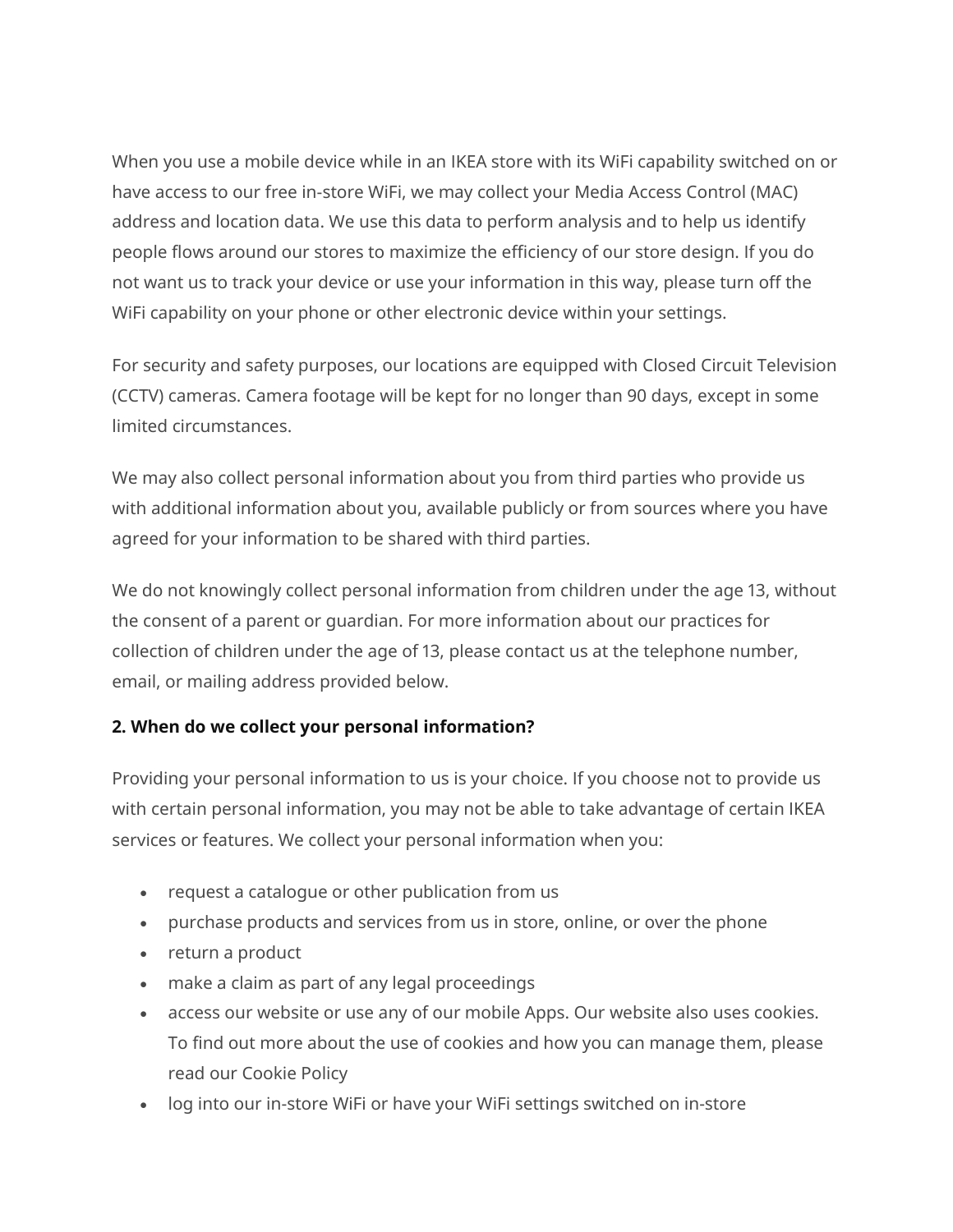- are recorded on our CCTV camera
- join our IKEA Family membership programme
- take part in a competition, prize draw, survey or other promotional activity organized by IKEA
- create a customer profile on our website
- use our Smaland service
- ask us to contact you to provide product information such as stock notifications or recall information
- contact our customer service team in store, online, or over the phone
- engage with us on social media (by mentioning/tagging us or by contacting us directly)

## **3. How and why do we use your personal information?**

## **To make our products and services available to you**

We use your personal information to provide you with the products and services that you request or purchase from us (i.e. to complete certain tasks, processes or orders on our website or within our apps, take payment online (where applicable) and deliver your products or service), and communicate with you regarding those products and services.

#### **To provide customer service and understand your needs**

We also use your personal information to better understand your product and service needs and to offer you relevant information, products, and services to ensure you are satisfied as a customer, including troubleshooting in connection with purchases, responding to requests for services, or when you ask us questions in store, online or via telephone, including on social media.

#### **To improve our website**

We use your personal information to enhance our website, improve our services and products and identify online usage trends. We want to ensure our website is customer friendly and works properly and that our products and services are efficient and of high quality. We also want to make it easy for you to interact with us. We use your IP address to deliver our website services, help diagnose problems with our server and provide a better web experience. Your IP address is used to help identify you and your shopping cart. We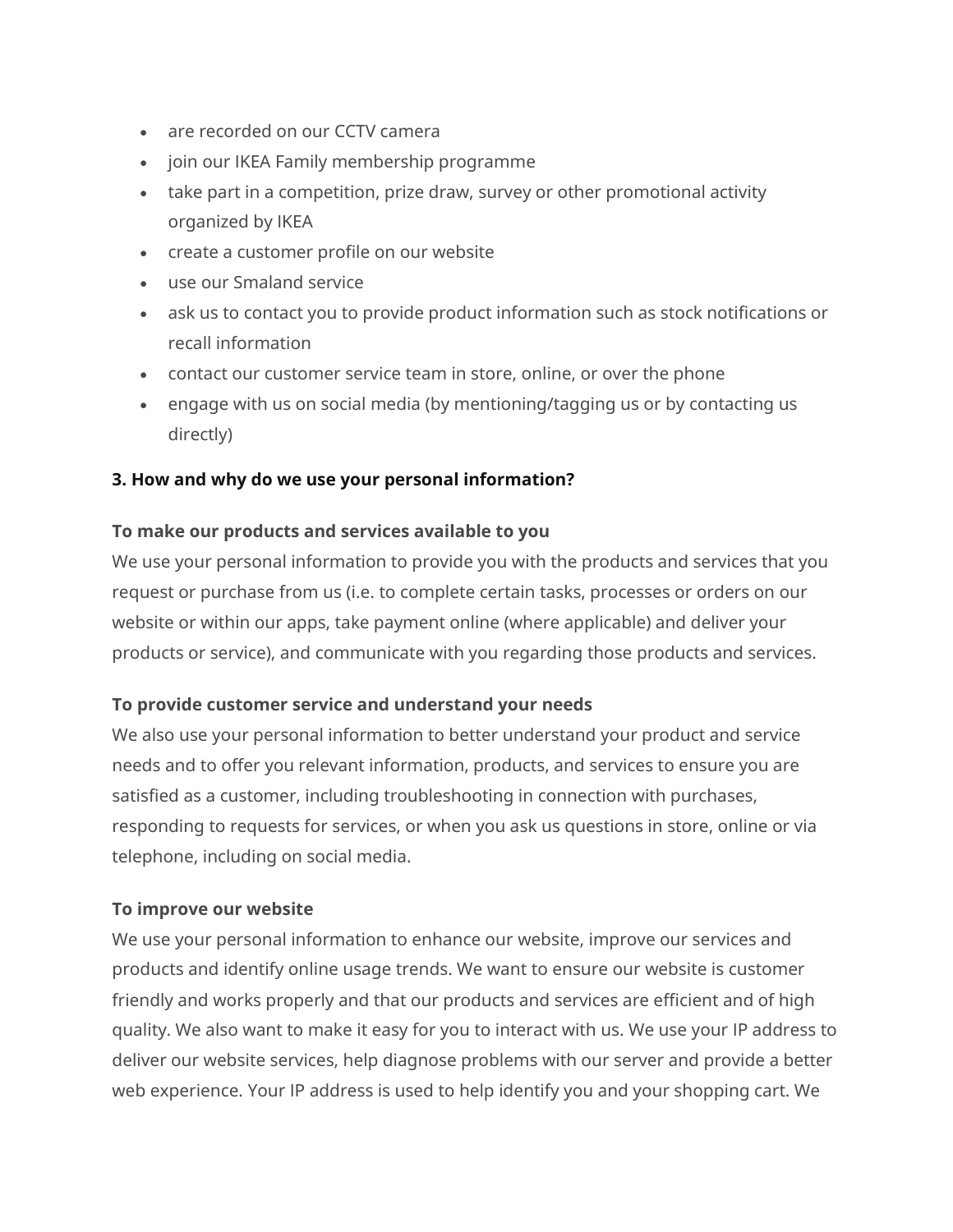may also use your personal information to monitor the use of our website and ensure that our website is presented in the most effective and relevant manner for you and your device and setting default options for you (such as language and store location).

## **To personalize your shopping experience and improve our operations**

We use your personal information to enhance your shopping experience with us. This allows us to help you find the products and services which you may be looking for without having to browse through products or services which are not relevant to you. For example, creating a profile on our website enables you to purchase IKEA products and services online without having to fill in your personal information every time you shop online with us. We use your information to track the products you have added to your online shopping cart and the products you have viewed so that we can provide a browsing experience that is relevant to you. We also provide notification of stock availability at our stores. When you consent to receiving marketing communications, we send specific offers based on your interests or online behaviour. We may also collect aggregate information about our customers which cannot be linked to any individual.

# **To manage your IKEA Family membership**

We use the personal information you provide when you join IKEA Family to:

- process your registration details, track account activity and purchase history to analyze how you shop and identify what you purchase. This may include information on products you have viewed and historical transactions and products you have added to your online shopping cart. This allows us to provide a browsing experience which is relevant to you and personalize offers for you;
- with your consent, send specific offers via SMS and email based on your in-store spend or on a special occasion such as your birthday;
- send you relevant marketing communications digitally and physically based on your interests or online behaviour and purchase history; and
- measure the effectiveness of our marketing campaigns and our advertising.

To opt-out or manage our communications with you, review, update, or modify your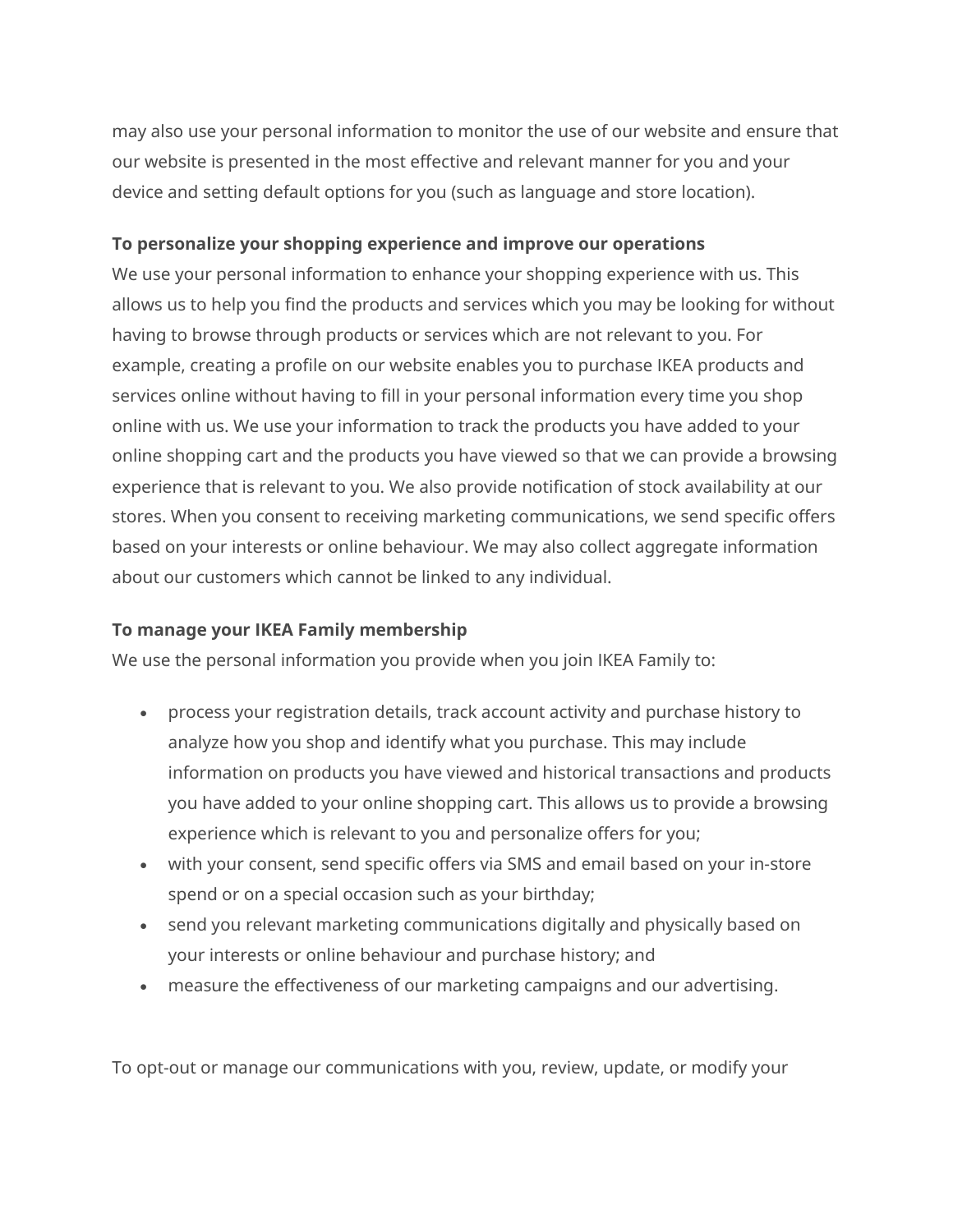account information at any time, log into your IKEA Family account. You may also permanently delete your IKEA Family membership by contacting us here.

#### **For security and compliance reasons**

We use your personal information to:

- Ensure the personal and financial information you provide to us is accurate;
- Conduct fraud checks or prevent other illegal activity;
- Protect our rights or property (or those of others); and
- Fulfil our legal and compliance-related obligations.

For example, we may use CCTV cameras in our stores to track store traffic or our stock or otherwise assist with loss prevention. We also collect information during a return of merchandise to help detect and prevent fraud.

#### **To administer claims:**

We use your personal information to:

- initiate, process, review, investigate, assess, validate, settle, finalize, and otherwise administer claims, according to the terms and conditions of the class action settlement agreements as approved by the courts-for reporting, auditing and analytics purposes, including to provide with reports on claims and to audit claims on behalf of its clients;
- communicate with you regarding your claim(s);
- verify your identity;
- to detect fraud, and to otherwise protect us, our customers and others from fraud, error and other harm.

#### **4. Who do we share your personal information with?**

In order for us to provide products and services to you, we share your personal information with third parties within the IKEA corporate family, and our trusted third parties, as detailed below. Whenever we share your personal information, we put safeguards in place which require these organizations to keep your information safe and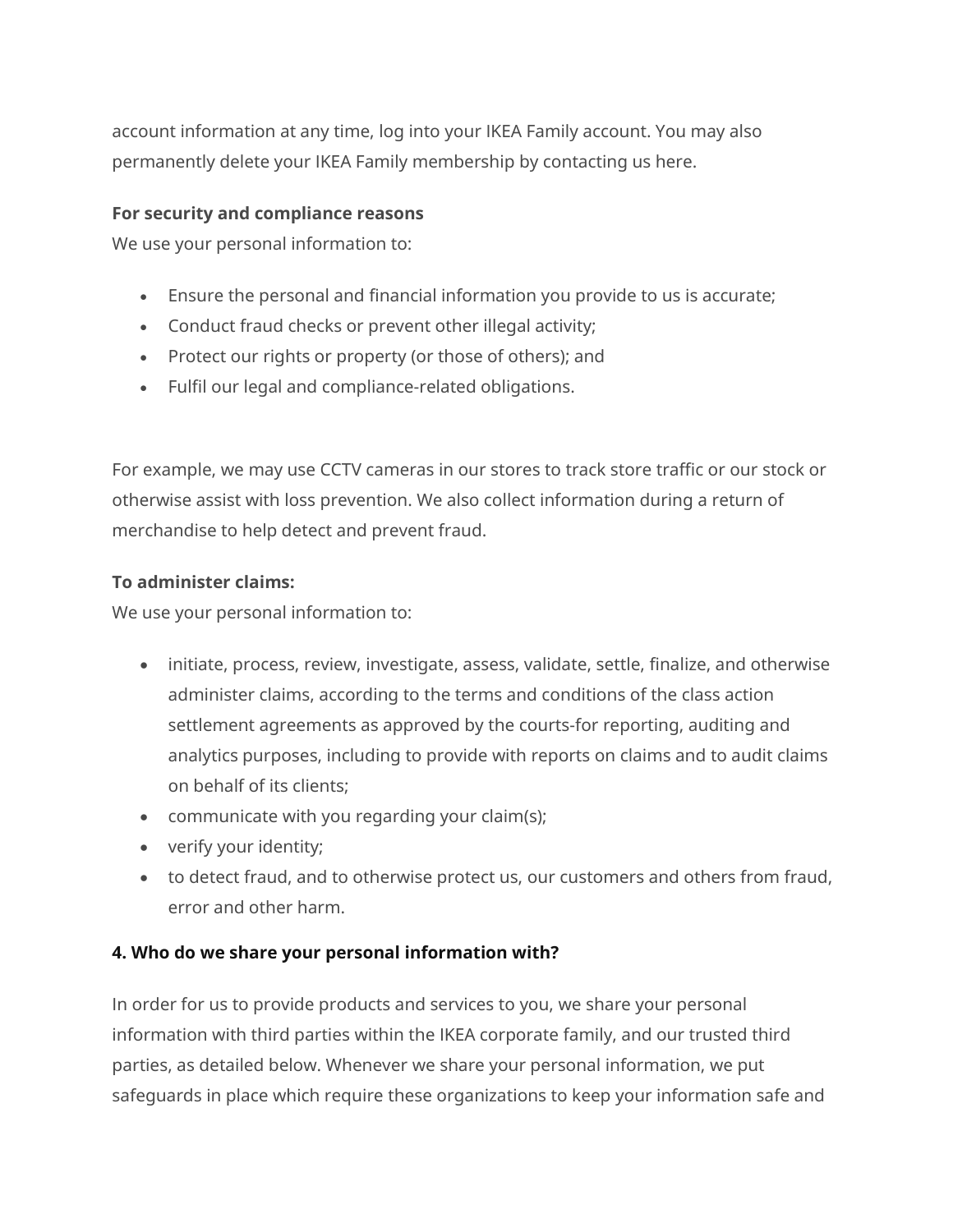not use your personal information for any reason other than to provide you with those specific services, except as may be permitted by law. We will never sell any of your personal information to a third party.

#### **To fulfil orders for products and services**

We work with a number of trusted service providers who carry out services on our behalf when you purchase products and services from us. The services provided by these organizations include fulfilling orders, delivering, assembling or installing IKEA products, and processing payments. We require these service providers to keep your information secure and only allow service providers to use or disclose your information in order to provide the services to us and for no other purpose.

## **To prevent crime and comply with laws**

We share your financial information including your credit card, debit card, or other payment information with third parties to ensure that your payment is safe and that your details are not being used fraudulently. This data sharing enables us to conduct fraud analysis which ensures that genuine and accurate payment details are provided to us for any purchase. In addition, we may be legally obligated to share or disclose your personal information to law enforcement agencies or public authorities in order to prevent or detect crime.

#### **To provide a positive customer experience**

We work with selected third parties, such as our customer database hosting provider, marketing agencies and advertising partners who assist us in providing you with a positive customer experience. We work with these third parties to place relevant content and advertisements for you on our website, other websites, social media, and online and mobile apps. In order to do this, IKEA and selected third parties place cookies, pixels and related technology on our website. The advertising cookies can be stored for varied periods of time, may remember your browsing activity and may be used to understand demographical information. Only anonymized information is captured and aggregated (so that it can no longer be associated with you) to share with third parties in order to provide you with relevant content.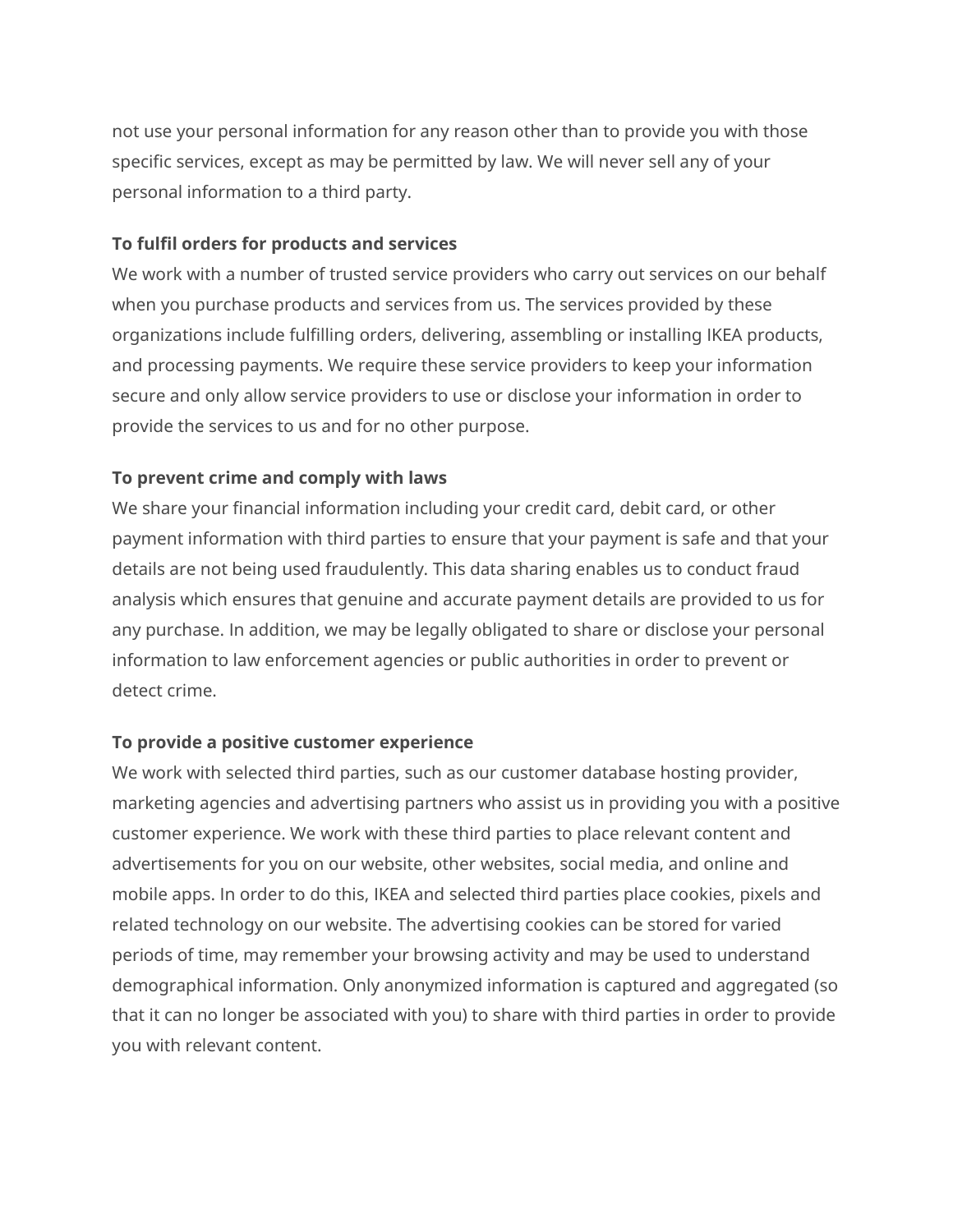You can choose to accept cookies or not by changing the settings on your browser. Generally, your browser will offer you the choice to accept, refuse, or delete cookies, including cookies from third parties. For further information, please refer to: [https://www.aboutcookies.org/how-to-delete-cookies/.](https://www.aboutcookies.org/how-to-delete-cookies/) You can see our Cookie Policy [here.](https://www.ikea.com/ca/en/customer-service/cookie-policy/)

## **IKEA Group companies**

We may share the personal information we collect about you with other organizations in the IKEA Group where these companies share various operations and business processes with us.

## **Business Transfers**

We reserve the right to transfer any information we have about you in the event we sell or transfer all or a portion of our business or assets. If the business is transferred, we will provide you with the opportunity to tell us that you would prefer that personal information about you not be transferred. Should such a transfer occur, we will use reasonable efforts to try to ensure that the transferee uses personal information about you in a manner that is consistent with this Privacy Notice.

# **5. Transfer of your personal information outside Canada**

We may need to transfer your information outside of Canada for processing and storing. The privacy laws in other jurisdictions may differ from Canadian privacy laws and in some jurisdictions your information may be accessed by law enforcement authorities or the courts. We will ensure that any transfer of your personal information outside of Canada is subject to appropriate safeguards as if it were being processed in Canada and under the guiding principles set out in this Notice.

# **6. How long do we keep your personal information?**

We use and keep your personal information for as long as it is required for the purpose identified when you provided the information or as otherwise required to comply with any legal obligation.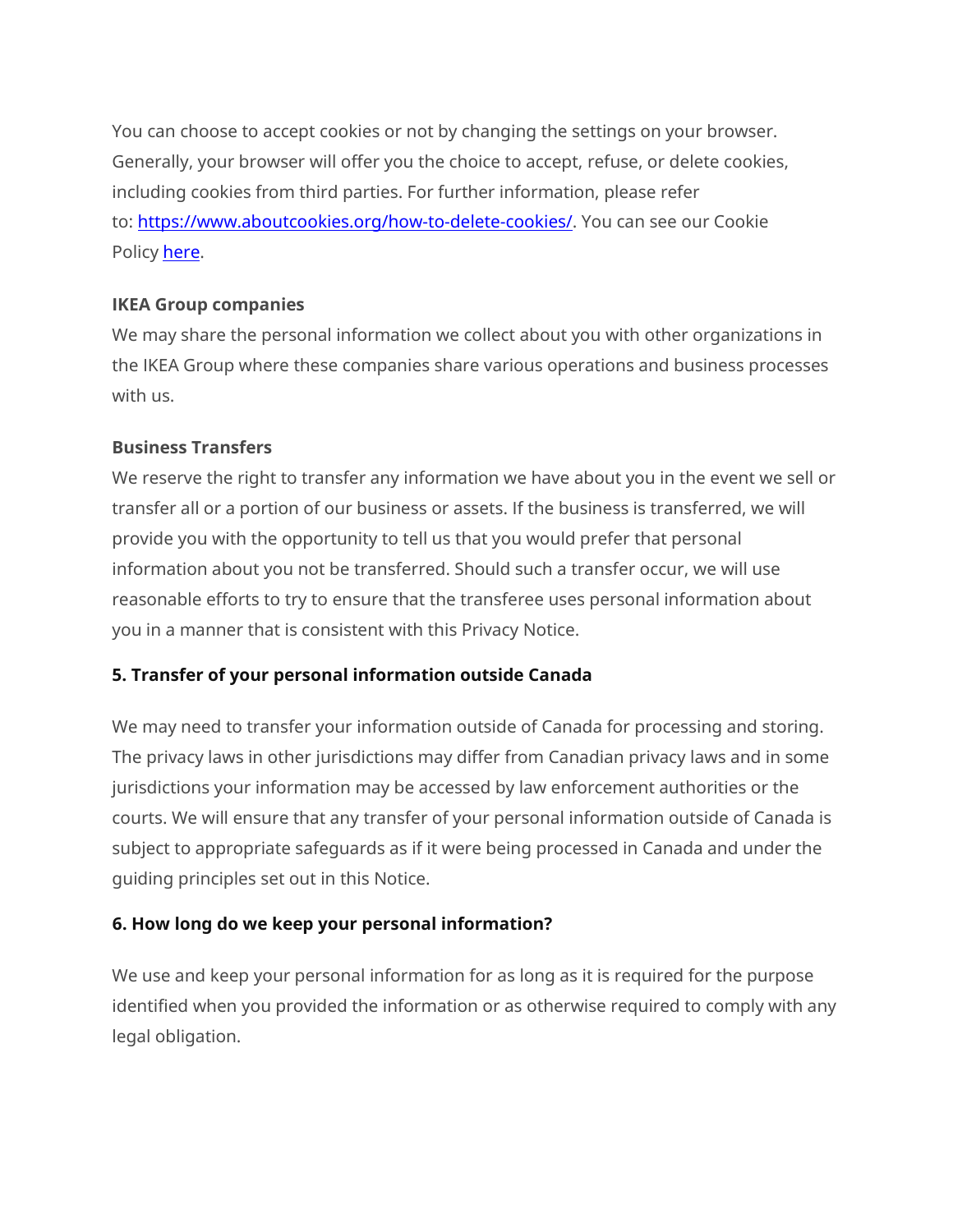We may use anonymized data indefinitely. If you would like further information, please contact us.

### **7. Your Rights**

You have the right to refuse to give us your personal information.

You have the right to have your personal information processed fairly and lawfully and in a transparent way and to be informed about how your personal information is being used.

You have the right to withdraw or change your consent to our use and disclosure of your personal information.

You have the right to access, update and correct any mistakes in your personal information we hold about you. We respond to access requests as required by applicable laws and within a reasonable time. We may decline access to personal information in certain circumstances. These circumstances include where the information requested would reveal confidential information or personal information about someone else, or if legal or regulatory requirements prohibit providing access or permit not providing access to such information. In order to respond to an access request, we may request certain personal information to verify the identity of the individual seeking access before providing the personal information. Should you be required to pay for reasonable charges for retrieving or providing you with specific information that you have requested, we will notify you before proceeding.

You have the right to opt-out at any time from receiving marketing communications.

If you have any questions about how we treat your personal information or about any of your rights, please contact us at:

By Phone: 1-800-661-9807 By Email: support@ikeaservice.ca By Mail:

Attention: Privacy Office 1065 Plains Road East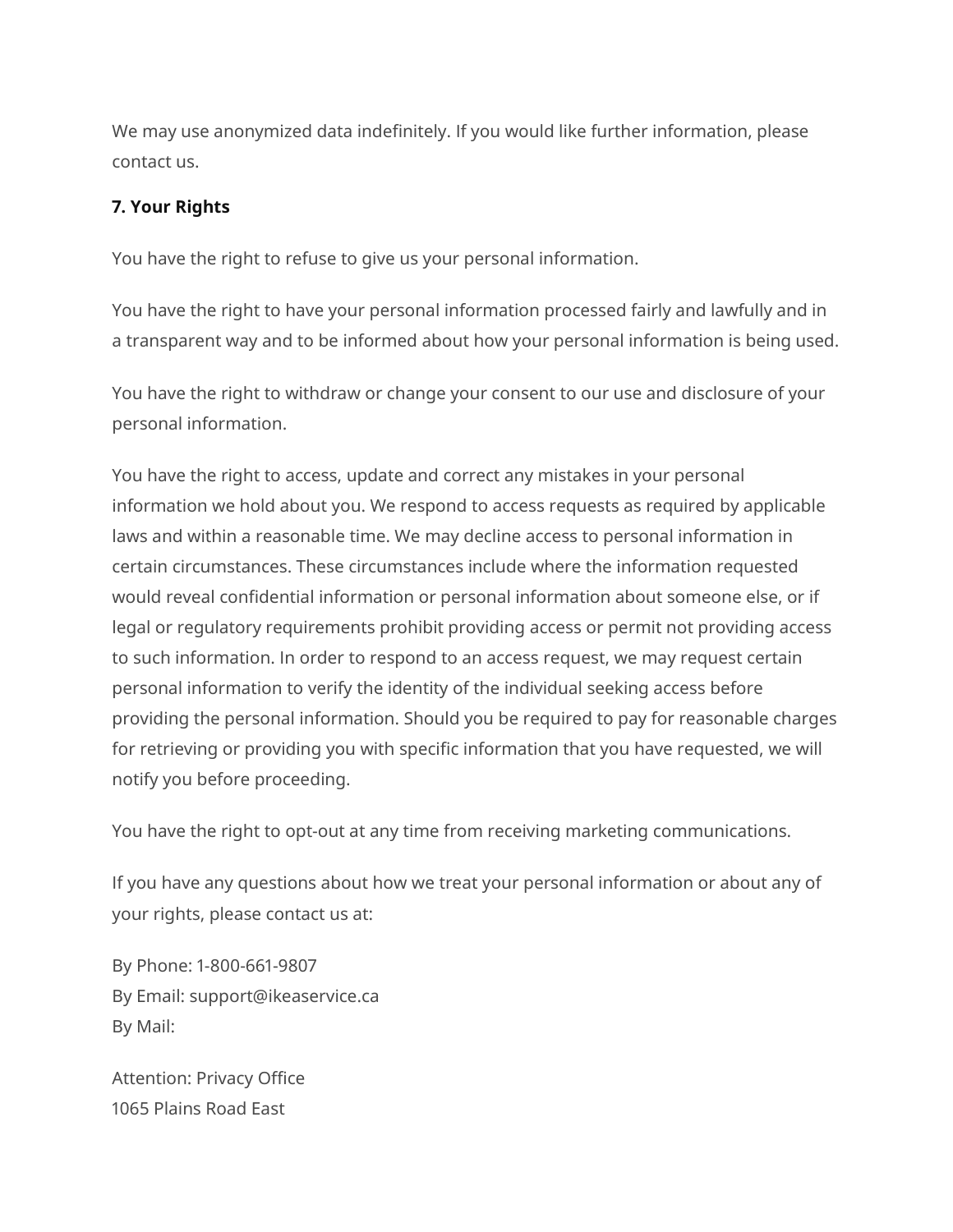Burlington, Ontario L7T 4K1

## **8. Changing Your Preferences**

If you no longer wish to be contacted by us about our products or services or receive marketing communications, you can amend your preferences by contacting us or simply follow the unsubscribe link provided in emails you receive from us. Alternatively, if you have a profile on the IKEA website or an IKEA Family membership, you can unsubscribe by logging into your account and updating your preferences.

If you find that the personal information we have about you is inaccurate or needs updating (for instance, you may have changed your name or address), then please contact us so that we can correct it or log into your IKEA account or IKEA Family membership online to update the information.

# **9. Security of your personal information**

We take the security of your personal data very seriously. We have implemented various strategies, controls, policies and measures to keep your data secure and keep these measures under close review. We maintain administrative, technical and physical safeguards to protect against unauthorized disclosure, use, alteration and destruction of the personal information in our possession. This means that your data is protected and only accessed by co-workers who need it to carry out their responsibilities. We also ensure that there are strict physical controls in our buildings which restricts access to your personal data to keep it safe. Online access to your personal information is protected with a password you select. We strongly recommend that you do not share your password with anyone.

#### **10. Changes to this Privacy Notice**

We may update this Privacy Notice from time to time. When we post modifications to this Privacy Notice, we will revise the "last updated" date at the bottom of this web page. The modified Privacy Notice will be effective immediately upon posting on the IKEA website. Your continued use of the website after the posting of the modified Privacy Notice